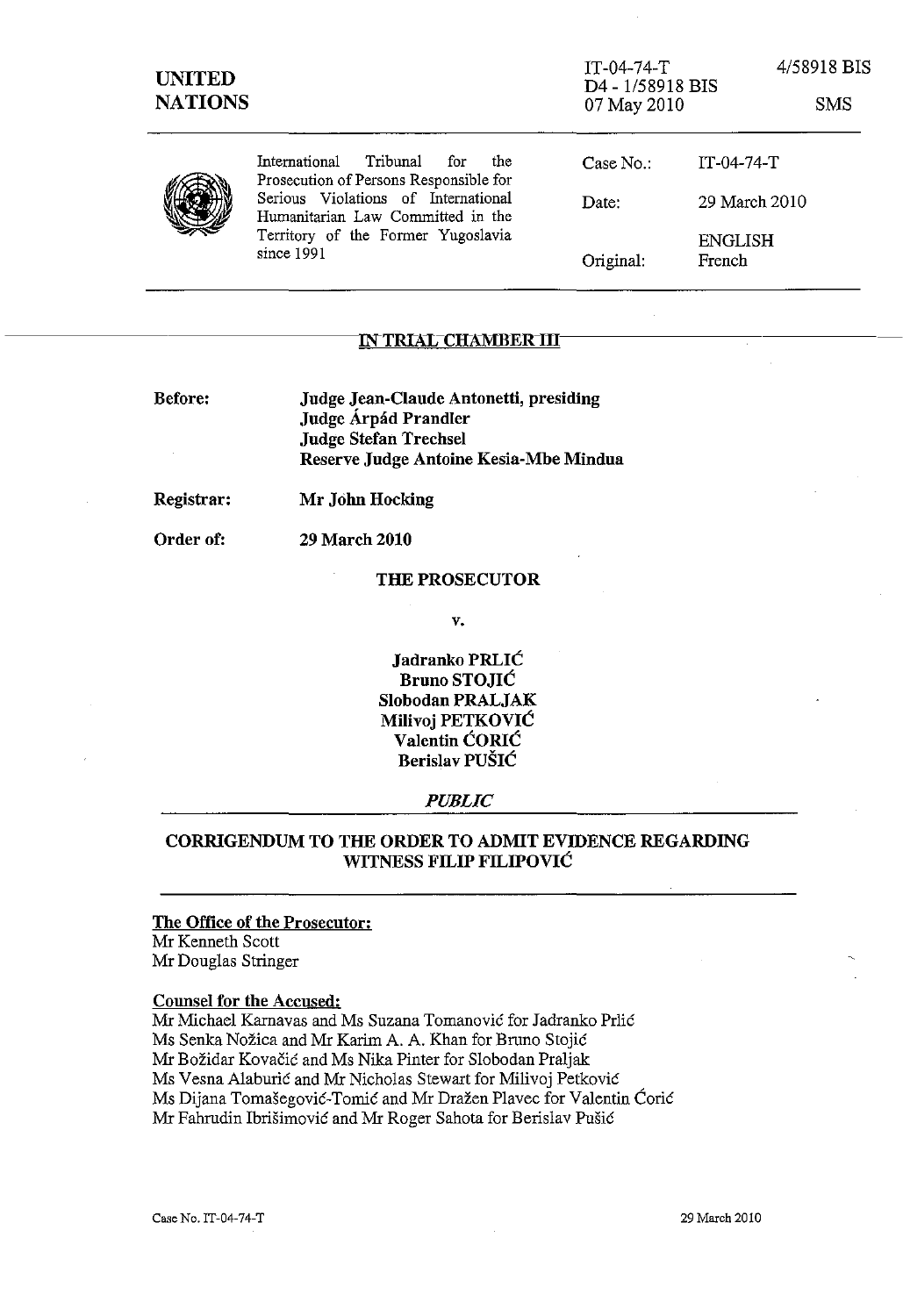**TRIAL CHAMBER ITI** ("Chamber") of the International Tribunal for the Prosecution of Persons Responsible for Serious Violations of International Humanitarian Law Committed in the Territory of the Former Yugoslavia since 1991 ("Tribunal"),

## **PROPRIO MOTU,**

**NOTING** the "Order to Admit Evidence Regarding Witness Filip Filipovic" issued publicly by the Chamber on 18 March 2010 ("Order of 18 March 2010"),

**CONSIDERING** that the first paragraph of the Order of 18 March 2010 is worded as follows:

**"NOTING** the request to admit 30 exhibits presented by Counsel for the Accused Petkovic ("Petkovic Defence"),<sup>1</sup> the request to admit six exhibits presented by Counsel for the Accused Stojic ("Stojic Defence"),<sup>2</sup> the request to admit four exhibits presented by Counsel for the Accused Praljak ("Prosecutor's Defence") ("Indictment"),  $3$  ("Proposed Exhibit(s)"), related to the testimony of Witness Filip Filipovic ("Witness") who appeared before the Chamber on 2 through 7 December 2009,"

**CONSIDERING** that the Chamber now notes that this paragraph is incorrect,

**CONSIDERING** that it is therefore appropriate to modify the first paragraph of the Order of 18 March 2010, to amend it as follows:

**"NOTING** the request to admit 30 exhibits presented by Counsel for the Accused Petkovic ("Petkovic Defence"),<sup>4</sup> the request to admit six exhibits presented by Counsel for the Accused Stojic ("Stojic Defence"),<sup>5</sup> the request to admit four exhibits presented by Counsel for the Accused Praljak ("Praljak

<sup>&</sup>lt;sup>1</sup> "Milivoj Petković's Request for Admission of Exhibits Tendered through Witness Filip Filipović", filed publicly on 10 December 2010.

IC 01144.

**<sup>3 &</sup>quot;Prosecution Filing of 'le List'** of Exhibits **Tendered for Admission in Connection with Witness Filip**  Filipović", filed publicly on 10 December 2010 ("Notice of the Prosecution").

<sup>&</sup>lt;sup>4</sup> "Milivoj Petković's Request for Admission of Exhibits Tendered through Witness Filip Filipović", filed publicly on 10 December 2009.

 $^5$  IC 01144.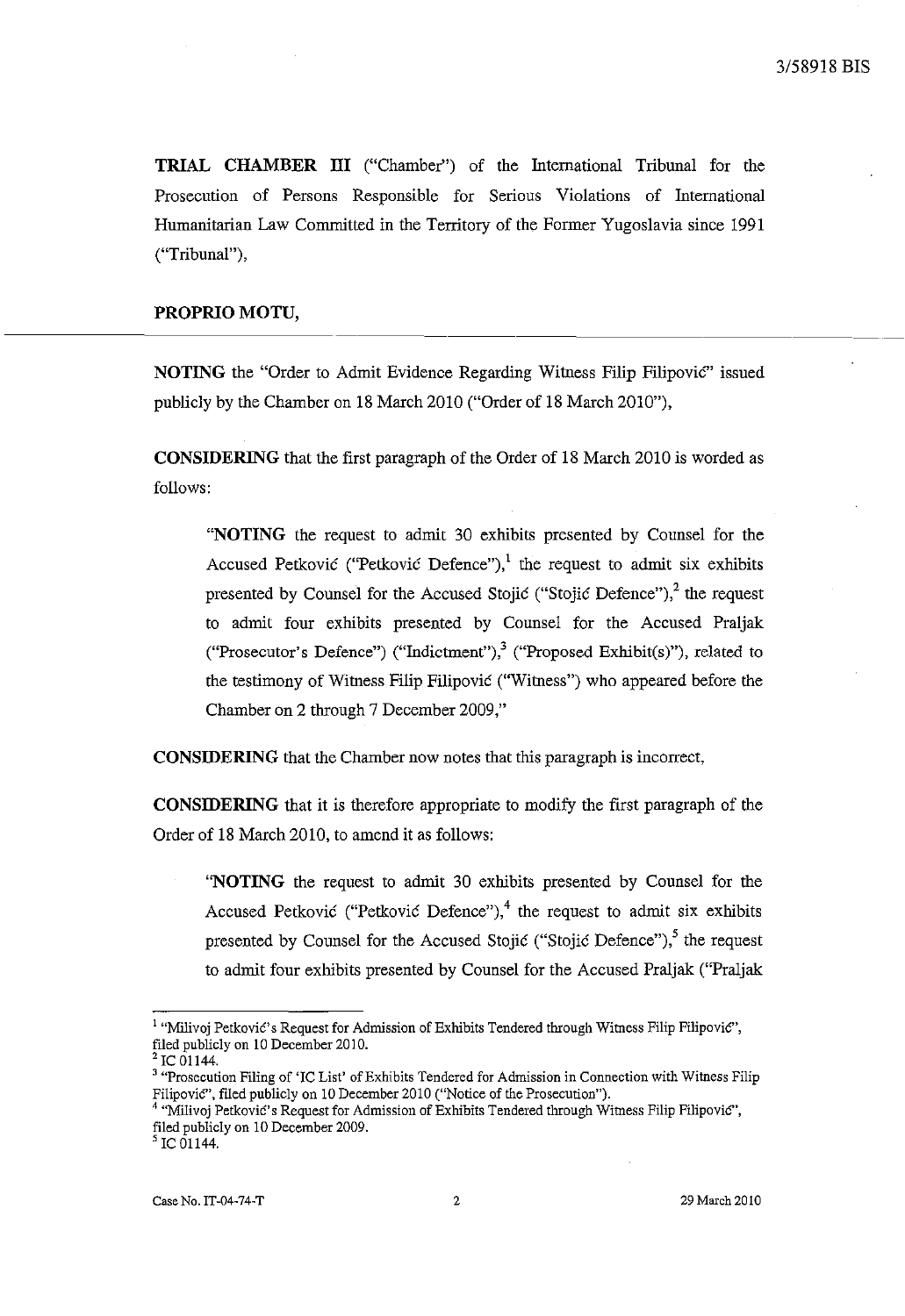Defence"), $6$  the request to admit 15 exhibits presented by the Office of the Prosecutor ("Prosecution")<sup>7</sup> ("Proposed Exhibits") related to the testimony of Witness Filip Filipovic ("Witness") who appeared before the Chamber from 2 through 7 December 2009,"

## **FOR THE FOREGOING REASONS,**

**PURSUANT TO** Rules 54 and 89 of the Rules of Procedure and Evidence,

**ORDERS** that the first paragraph of the Order of 18 March 2010 be changed and amended as follows:

**"NOTING** the request to admit 30 exhibits presented by Counsel for the Accused Petković ("Petković Defence"),<sup>8</sup> the request to admit six exhibits presented by Counsel for the Accused Stojic ("Stojic Defence"),<sup>9</sup> the request to admit four exhibits presented by Counsel for the Accused Praljak ("PraIjak Defence"), $^{10}$  the request to admit 15 exhibits presented by the Office of the Prosecutor ("Prosecution")<sup>11</sup> ("Proposed Exhibits") related to the testimony of Witness Filip Filipovic ("Witness") who appeared before the Chamber from 2 through 7 December 2009,"

 $^6$  IC 01145.

<sup>&</sup>lt;sup>7</sup> "Prosecution Filing of 'IC List' of Exhibits Tendered for Admission in Connection with Witness Filip Filipović", filed publicly on 10 December 2009 ("Notice of the Prosecution").

<sup>&</sup>lt;sup>8</sup> "Milivoj Petković's Request for Admission of Exhibits Tendered through Witness Filip Filipović", filed publicly on 10 December 2009.<br><sup>9</sup> IC 01144.

 $10^{10}$  IC 01145.

**<sup>11 &</sup>quot;Prosecution Filing of 'le List'** of Exhibits **Tendered for Admission in Connection with Witness**  Filip FilipoviC', filed publicly on 10 December 2009 ("Notice of the Prosecution").